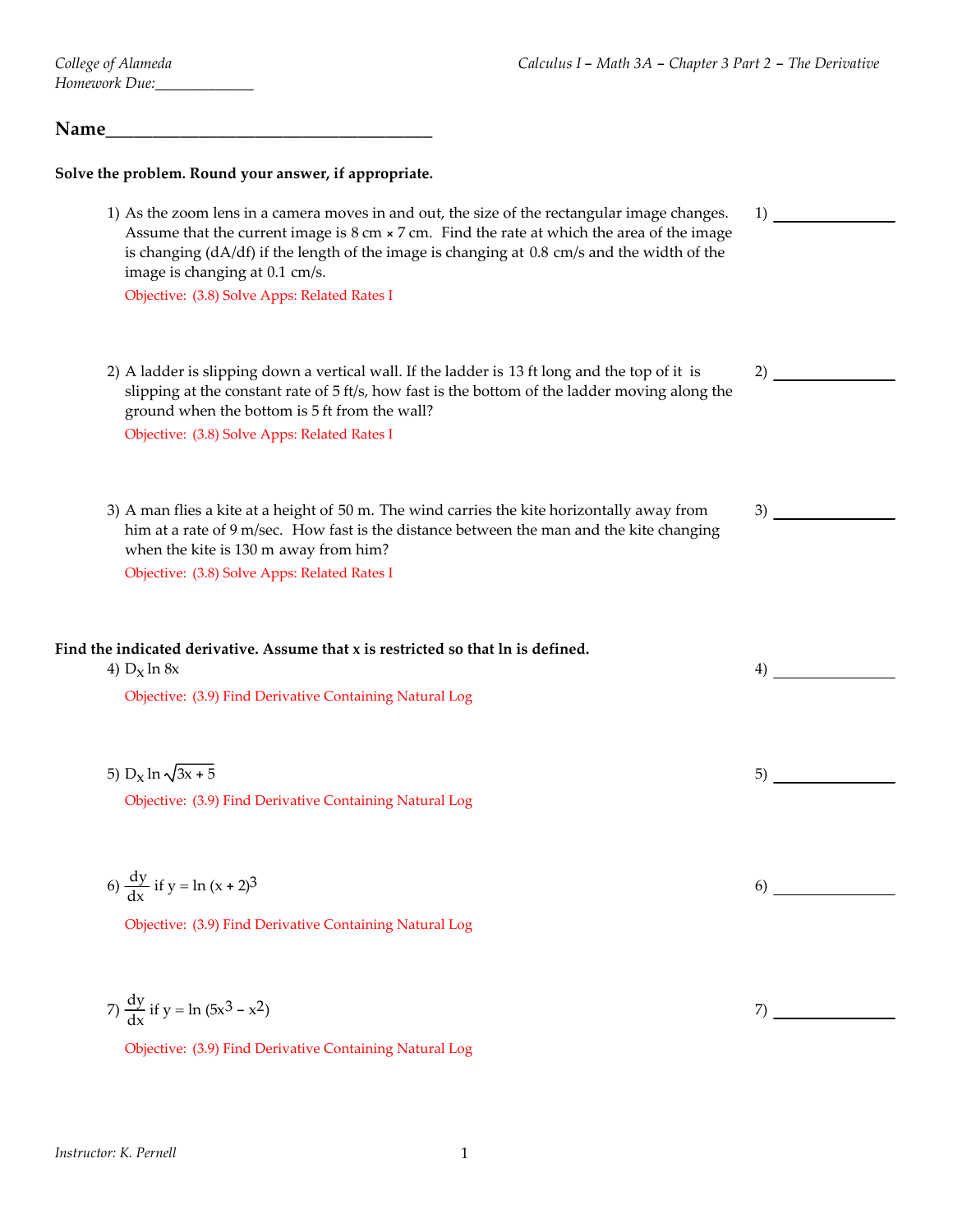$$
8) \frac{dy}{dx} if y = x^{14} \ln x
$$

Objective: (3.9) Find Derivative Containing Natural Log

9) 
$$
f\left(\frac{7\pi}{4}\right)
$$
 if  $f(x) = -\ln(\cos x)$   
\n9)

### **Find Dxy.**

10)  $y = e^{(3-4x)}$  10) Objective: (3.9) Find Derivative of Exponential Function

| 11) $y = e^{\sqrt{x} + 8}$                               |  |
|----------------------------------------------------------|--|
| Objective: (3.9) Find Derivative of Exponential Function |  |

| 12) $y = e^{9 \ln x}$                                    |  |
|----------------------------------------------------------|--|
| Objective: (3.9) Find Derivative of Exponential Function |  |

| 12 <sub>2</sub><br>$13)$ ,<br>$v = \frac{\overline{a}}{\overline{b}}$ |  |
|-----------------------------------------------------------------------|--|
| $\sim$<br>$\mathbf{A}$                                                |  |

Objective: (3.9) Find Derivative of Exponential Function

# Find  $\frac{dy}{dx}$ .

| 14) $y = 3^x$                                                            | $14^{\circ}$ |
|--------------------------------------------------------------------------|--------------|
| Objective: (3.9) Find Derivative of Logarithmic \ Exponential Function I |              |
|                                                                          |              |
|                                                                          |              |

| 15) $y = (x^2 + 2x)^{\pi}$                                               |  |
|--------------------------------------------------------------------------|--|
| Objective: (3.9) Find Derivative of Logarithmic \ Exponential Function I |  |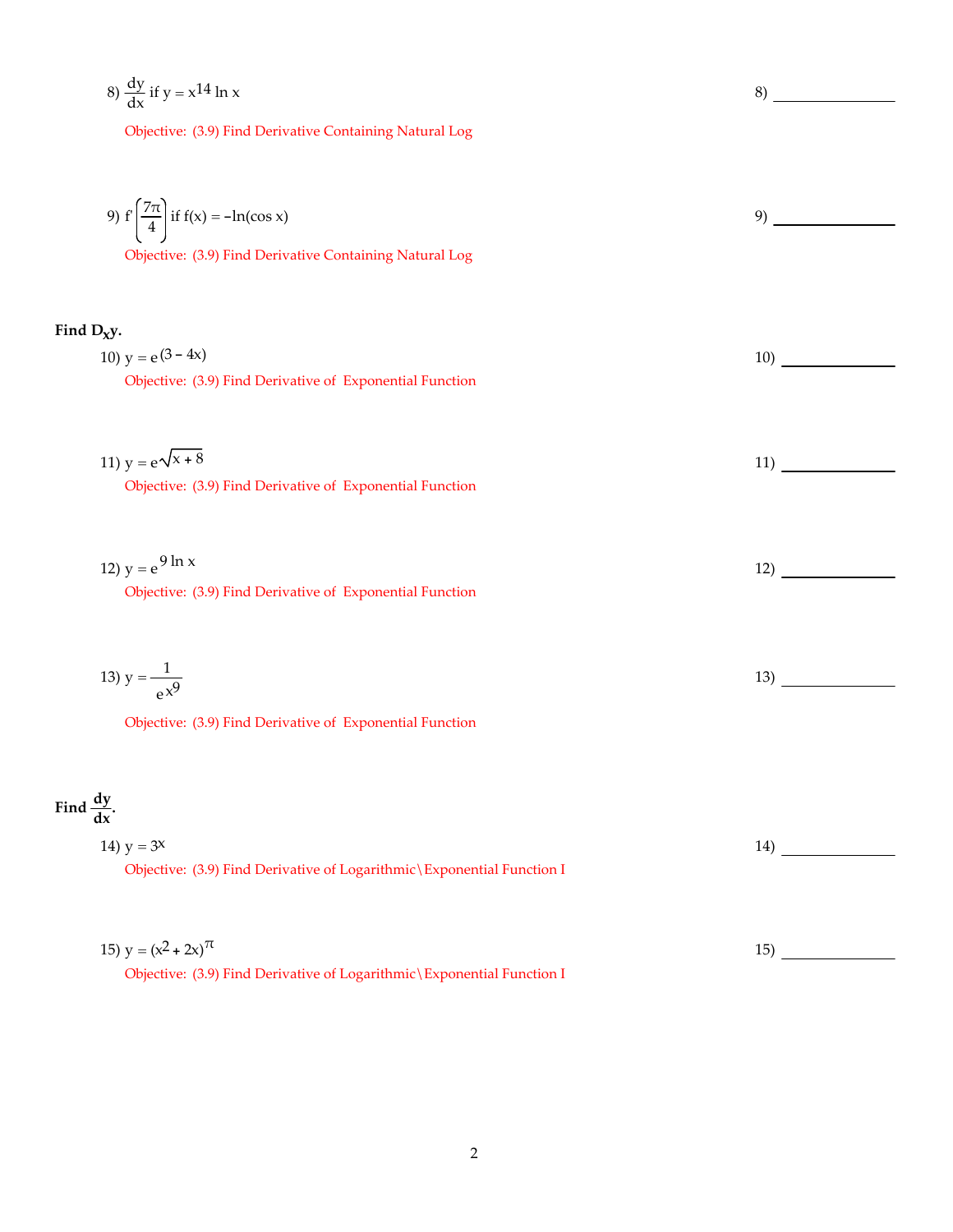| Objective: (3.9) Find Derivative of Logarithmic \ Exponential Function I<br>17) $y = (\cos x)\sqrt{7}$<br>17)<br>Objective: (3.9) Find Derivative of Logarithmic \ Exponential Function I<br>18) $y = 6$ cos x<br>18)<br>Objective: (3.9) Find Derivative of Logarithmic \ Exponential Function I<br>Find $\frac{dy}{dx}$ by using logarithmic differentiation.<br>19) $y = \frac{\sqrt{6x + 3}}{6x^3}$<br>19)<br>Objective: (3.9) Use Logarithmic Differentiation<br>20) $y = \frac{(x + 5)(x + 2)}{(x - 5)(x - 2)}$<br>20)<br>Objective: (3.9) Use Logarithmic Differentiation<br>Find $D_Xy$ .<br>21) $y = \cosh x^4$<br>21)<br>Objective: (3.10) Find Derivative of Hyperbolic Function I<br>22) $y = 3 \sinh 7x$<br>22)<br>Objective: (3.10) Find Derivative of Hyperbolic Function I<br>23) $y = ln (sinh 4x)$<br>23)<br>Objective: (3.10) Find Derivative of Hyperbolic Function I<br>24) $y = \sinh 7x \coth x$<br>24) and the same state of the state of the state of the state of the state of the state of the state of the state of the state of the state of the state of the state of the state of the state of the state of the state of t<br>Objective: (3.10) Find Derivative of Hyperbolic Function II | 16) $y = \pi^{x^2 + 7x}$ | 16) |
|--------------------------------------------------------------------------------------------------------------------------------------------------------------------------------------------------------------------------------------------------------------------------------------------------------------------------------------------------------------------------------------------------------------------------------------------------------------------------------------------------------------------------------------------------------------------------------------------------------------------------------------------------------------------------------------------------------------------------------------------------------------------------------------------------------------------------------------------------------------------------------------------------------------------------------------------------------------------------------------------------------------------------------------------------------------------------------------------------------------------------------------------------------------------------------------------------------------------------|--------------------------|-----|
|                                                                                                                                                                                                                                                                                                                                                                                                                                                                                                                                                                                                                                                                                                                                                                                                                                                                                                                                                                                                                                                                                                                                                                                                                          |                          |     |
|                                                                                                                                                                                                                                                                                                                                                                                                                                                                                                                                                                                                                                                                                                                                                                                                                                                                                                                                                                                                                                                                                                                                                                                                                          |                          |     |
|                                                                                                                                                                                                                                                                                                                                                                                                                                                                                                                                                                                                                                                                                                                                                                                                                                                                                                                                                                                                                                                                                                                                                                                                                          |                          |     |
|                                                                                                                                                                                                                                                                                                                                                                                                                                                                                                                                                                                                                                                                                                                                                                                                                                                                                                                                                                                                                                                                                                                                                                                                                          |                          |     |
|                                                                                                                                                                                                                                                                                                                                                                                                                                                                                                                                                                                                                                                                                                                                                                                                                                                                                                                                                                                                                                                                                                                                                                                                                          |                          |     |
|                                                                                                                                                                                                                                                                                                                                                                                                                                                                                                                                                                                                                                                                                                                                                                                                                                                                                                                                                                                                                                                                                                                                                                                                                          |                          |     |
|                                                                                                                                                                                                                                                                                                                                                                                                                                                                                                                                                                                                                                                                                                                                                                                                                                                                                                                                                                                                                                                                                                                                                                                                                          |                          |     |
|                                                                                                                                                                                                                                                                                                                                                                                                                                                                                                                                                                                                                                                                                                                                                                                                                                                                                                                                                                                                                                                                                                                                                                                                                          |                          |     |
|                                                                                                                                                                                                                                                                                                                                                                                                                                                                                                                                                                                                                                                                                                                                                                                                                                                                                                                                                                                                                                                                                                                                                                                                                          |                          |     |
|                                                                                                                                                                                                                                                                                                                                                                                                                                                                                                                                                                                                                                                                                                                                                                                                                                                                                                                                                                                                                                                                                                                                                                                                                          |                          |     |
|                                                                                                                                                                                                                                                                                                                                                                                                                                                                                                                                                                                                                                                                                                                                                                                                                                                                                                                                                                                                                                                                                                                                                                                                                          |                          |     |
|                                                                                                                                                                                                                                                                                                                                                                                                                                                                                                                                                                                                                                                                                                                                                                                                                                                                                                                                                                                                                                                                                                                                                                                                                          |                          |     |
|                                                                                                                                                                                                                                                                                                                                                                                                                                                                                                                                                                                                                                                                                                                                                                                                                                                                                                                                                                                                                                                                                                                                                                                                                          |                          |     |
|                                                                                                                                                                                                                                                                                                                                                                                                                                                                                                                                                                                                                                                                                                                                                                                                                                                                                                                                                                                                                                                                                                                                                                                                                          |                          |     |
|                                                                                                                                                                                                                                                                                                                                                                                                                                                                                                                                                                                                                                                                                                                                                                                                                                                                                                                                                                                                                                                                                                                                                                                                                          |                          |     |
|                                                                                                                                                                                                                                                                                                                                                                                                                                                                                                                                                                                                                                                                                                                                                                                                                                                                                                                                                                                                                                                                                                                                                                                                                          |                          |     |
|                                                                                                                                                                                                                                                                                                                                                                                                                                                                                                                                                                                                                                                                                                                                                                                                                                                                                                                                                                                                                                                                                                                                                                                                                          |                          |     |
|                                                                                                                                                                                                                                                                                                                                                                                                                                                                                                                                                                                                                                                                                                                                                                                                                                                                                                                                                                                                                                                                                                                                                                                                                          |                          |     |
|                                                                                                                                                                                                                                                                                                                                                                                                                                                                                                                                                                                                                                                                                                                                                                                                                                                                                                                                                                                                                                                                                                                                                                                                                          |                          |     |
|                                                                                                                                                                                                                                                                                                                                                                                                                                                                                                                                                                                                                                                                                                                                                                                                                                                                                                                                                                                                                                                                                                                                                                                                                          |                          |     |
|                                                                                                                                                                                                                                                                                                                                                                                                                                                                                                                                                                                                                                                                                                                                                                                                                                                                                                                                                                                                                                                                                                                                                                                                                          |                          |     |
|                                                                                                                                                                                                                                                                                                                                                                                                                                                                                                                                                                                                                                                                                                                                                                                                                                                                                                                                                                                                                                                                                                                                                                                                                          |                          |     |
|                                                                                                                                                                                                                                                                                                                                                                                                                                                                                                                                                                                                                                                                                                                                                                                                                                                                                                                                                                                                                                                                                                                                                                                                                          |                          |     |
|                                                                                                                                                                                                                                                                                                                                                                                                                                                                                                                                                                                                                                                                                                                                                                                                                                                                                                                                                                                                                                                                                                                                                                                                                          |                          |     |
|                                                                                                                                                                                                                                                                                                                                                                                                                                                                                                                                                                                                                                                                                                                                                                                                                                                                                                                                                                                                                                                                                                                                                                                                                          |                          |     |
|                                                                                                                                                                                                                                                                                                                                                                                                                                                                                                                                                                                                                                                                                                                                                                                                                                                                                                                                                                                                                                                                                                                                                                                                                          |                          |     |
|                                                                                                                                                                                                                                                                                                                                                                                                                                                                                                                                                                                                                                                                                                                                                                                                                                                                                                                                                                                                                                                                                                                                                                                                                          |                          |     |
|                                                                                                                                                                                                                                                                                                                                                                                                                                                                                                                                                                                                                                                                                                                                                                                                                                                                                                                                                                                                                                                                                                                                                                                                                          |                          |     |
|                                                                                                                                                                                                                                                                                                                                                                                                                                                                                                                                                                                                                                                                                                                                                                                                                                                                                                                                                                                                                                                                                                                                                                                                                          |                          |     |
|                                                                                                                                                                                                                                                                                                                                                                                                                                                                                                                                                                                                                                                                                                                                                                                                                                                                                                                                                                                                                                                                                                                                                                                                                          |                          |     |
|                                                                                                                                                                                                                                                                                                                                                                                                                                                                                                                                                                                                                                                                                                                                                                                                                                                                                                                                                                                                                                                                                                                                                                                                                          |                          |     |
|                                                                                                                                                                                                                                                                                                                                                                                                                                                                                                                                                                                                                                                                                                                                                                                                                                                                                                                                                                                                                                                                                                                                                                                                                          |                          |     |
|                                                                                                                                                                                                                                                                                                                                                                                                                                                                                                                                                                                                                                                                                                                                                                                                                                                                                                                                                                                                                                                                                                                                                                                                                          |                          |     |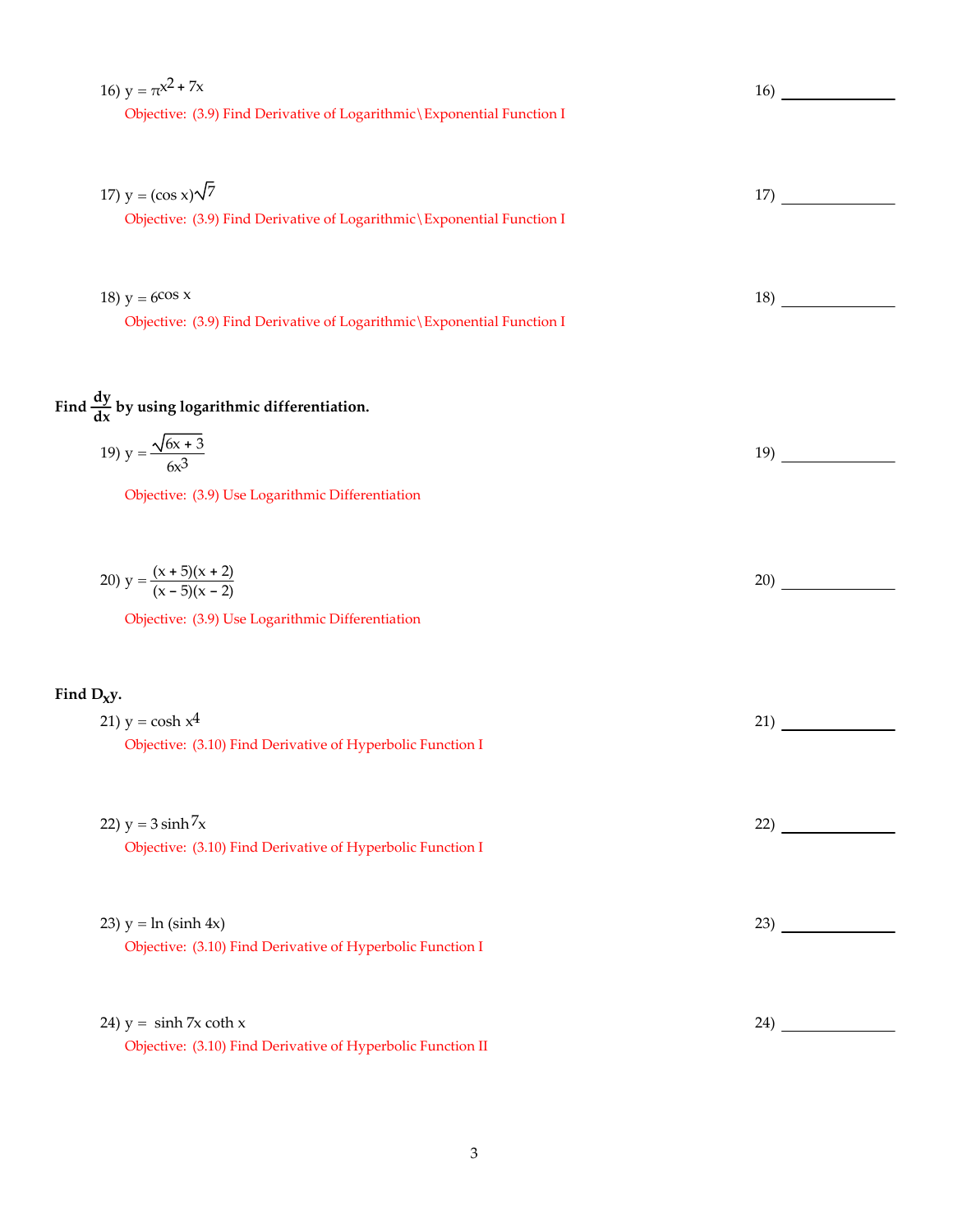| Find $\frac{dy}{dx}$ .                                                                                                    |                                                  |
|---------------------------------------------------------------------------------------------------------------------------|--------------------------------------------------|
| 25) $y = cos^{-1}(5x^2 - 2)$                                                                                              | 25)<br><u>and the community of the community</u> |
| Objective: (3.10) Find Derivative Involving Inverse Trig Function I                                                       |                                                  |
| 26) $y = \sin^{-1}\left(\frac{10x + 11}{5}\right)$<br>Objective: (3.10) Find Derivative Involving Inverse Trig Function I | 26)                                              |
| 27) $y = \tan^{-1}\sqrt{3x}$                                                                                              | 27)                                              |
| Objective: (3.10) Find Derivative Involving Inverse Trig Function I                                                       |                                                  |
| 28) $y = 4x^3 \sin^{-1} x$<br>Objective: (3.10) Find Derivative Involving Inverse Trig Function I                         | 28)                                              |
| Find dy.                                                                                                                  |                                                  |
| 29) $y = 6x^2 + 9x + 4$                                                                                                   | 29)                                              |
| Objective: (3.11) Find Differential                                                                                       |                                                  |
| 30) $y = \csc(6x^2 - 1)$                                                                                                  | 30)                                              |
| Objective: (3.11) Find Differential                                                                                       |                                                  |
| Find $\triangle$ y for the given values of $x_1$ and $x_2$ .<br>31) $y = x^3 + 2x$ ; $x = 2$ , $\Delta x = 0.01$          | 31)                                              |
| Objective: (3.11) Find Value of Differential                                                                              |                                                  |
| Use differentials to calculate the given number.                                                                          |                                                  |
| 32) $\sqrt{3.57}$                                                                                                         | 32)                                              |
| Give your answer as a decimal. Round to 4 decimal places if necessary.                                                    |                                                  |

Objective: (3.11) Use Differential to Approximate Value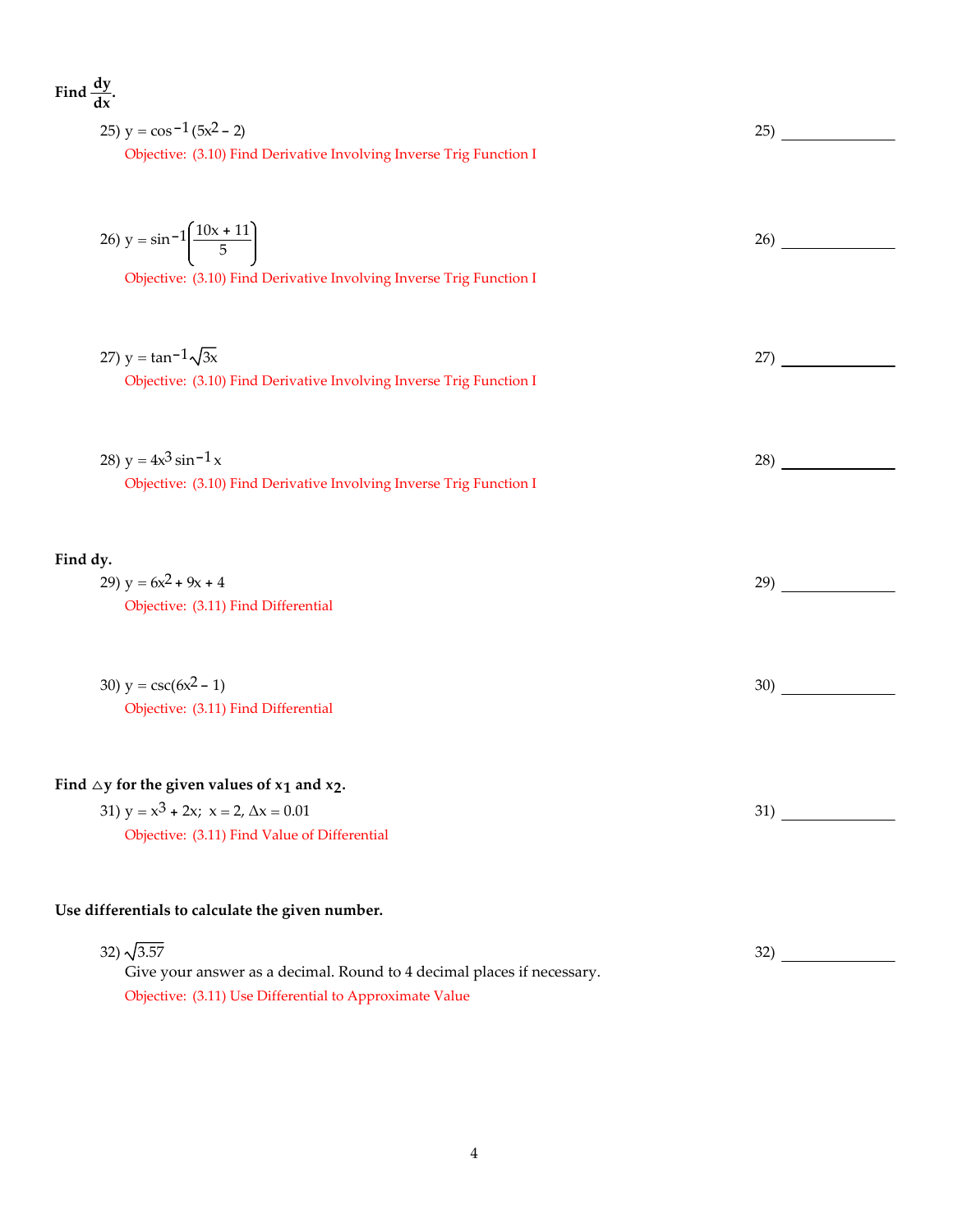Find the linearization  $L(x)$  of  $f(x)$  at  $x = a$ .

33) 
$$
f(x) = \frac{1}{4x - 3}, a = 0
$$

Objective: (3.11) Find Linear Approximation